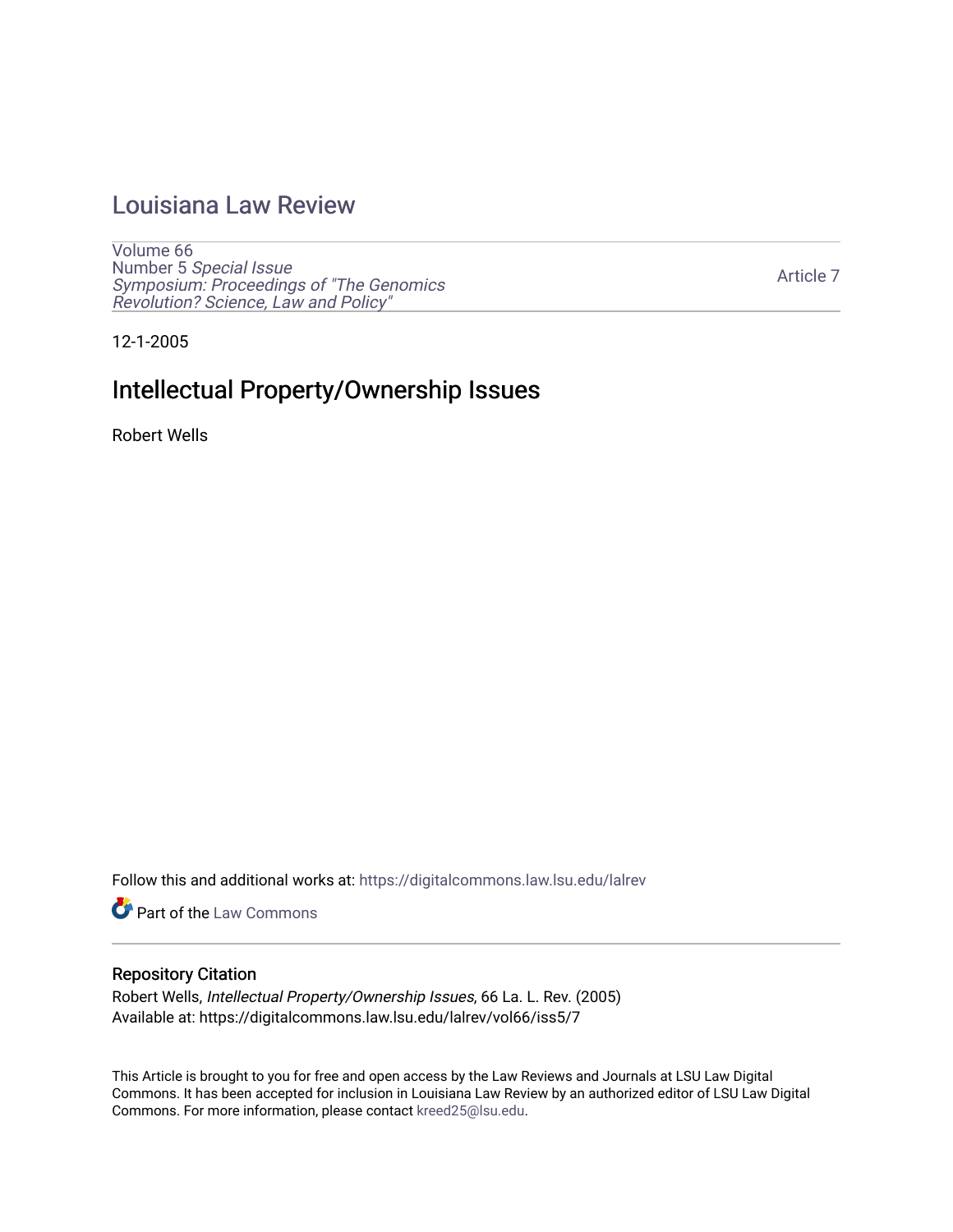### **Intellectual Property/Ownership Issues**

#### *Robert Wells\**

### AFFYMETRIX'

A review of the agenda for this conference is a reminder of the tremendous challenge before all of us who are trying to build an ethical, legal, social, and economic bridge as we cross into this next era of genomics and proteomics, and all the other "...omics" buzzwords that seem to be coming out of biotechnology. I notice there is a question mark after "Revolution" in the program title. I have to object to that question mark, because I think there is no question; there is a revolution. But I also appreciate the fact that there is not an exclamation mark up there, because there is an awful lot of hype that runs through all of this. I think it is good to, on the one hand, think about all of these tough questions we are going to confront, but on the other hand, we should be grounded in reality and think about where we are today. We should contemplate how we need to literally put one legal, ethical, and social foot in front of the other to move forward responsibly.

Publication of the human genome, and the realization that we are all 99.9 percent the same, that we essentially share those three billion base pairs, $^2$  is a significant rite of passage. And yet, so much of this is about that one-tenth of one percent that we are all trying to figure out—the small percentage of DNA variation that differentiates us and makes most of us susceptible to some diseases.

Affymetrix is in the business of making a tool that, we think, is one of the fundamental points in understanding how to catalogue, how to decipher, how to interpret, and how to use this information. Our existing technology includes fitting the human genome on a chip the size of a postage stamp.

Copyright 2005, by LOuIsIANA LAW REVIEW.

J.D., V.P. Government Affairs, Affymetrix. This work is based upon a live presentation made on February 5, 2004, and does not necessarily reflect events and changes thereafter.

<sup>1.</sup> Information about Affymetrix, a bioinformatics company based in California, is available at [http://www.affymetrix.com.](http://www.affymetrix.com)

<sup>2.</sup> For information about the Human Genome Project and related advances, visit the site of the National Human Genome Research Institute, <http://www.genome.gov>.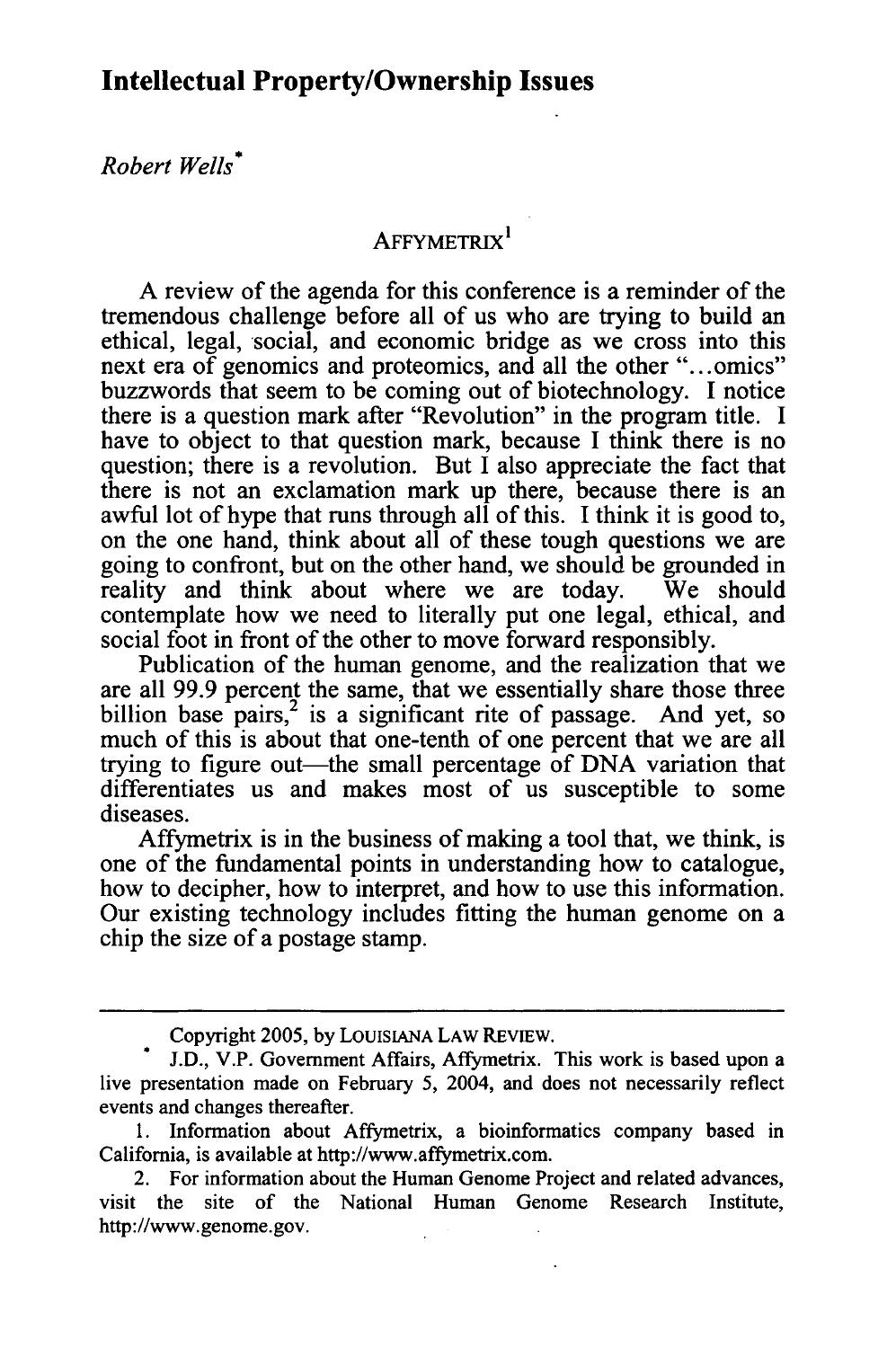There are two great dimensions to the genome, and you can think of them as micro and macroeconomic if you will. On the bottom is DNA analysis, and that is sort of macroeconomic-for example, looking across an entire population to understand the differences among people within that population. And this gets back to the point that Michael was making about biobanks. A dimension above that, we ask the microeconomic question. We look out and we ask Michael, "What, specifically, is happening in your genome that would tell us if you have a certain condition, how you'll respond to certain medication, what your prognosis might be?" And so on and so forth. How do we take that understanding of you and reduce it to a molecular level? The word "reduce" is a misnomer because "reduce" sounds like there is less of something. But, in fact, by taking things down to a molecular level, the amount of information we are getting is so much more powerful that we are actually exponentially expanding our understanding of the human condition.

Affymetrix's founder's great idea was to take the principles of combinatorial chemistry and marry them to the principles of semiconductor manufacturing in Silicon Valley.<sup>3</sup> And this really predates, by almost a decade, the publication of the genome because, even as early as 1991 when our founder's paper was published in *Science*,<sup>4</sup> people were starting to understand that completion of a map of the genome would bring an abundance of information. It would bring all of those As and Cs and Gs and Ts, which could stretch between Portland and Chicago fifty times over, or between here and the moon, or fill up 9,000 newspapers. We use a bunch of these wonderful illustrations to capture how much information is involved.

Affymetrix was founded with a focus on moving from fusing transistors on a chip to fusing DNA and RNA on a chip. Increasingly, foremost for developing pharmaceuticals with genomics, including drug discovery, is the notion of looking across a population to understand genetic variance and how that might impact a condition. Secondly, drug validity must be understood on a genetic level-meaning understanding what will and will not work based on genetic insight for what drug targets would be valid,

<sup>3.</sup> Affymetrix's "GeneChip" technology was invented in the late 1980s by a team of scientists headed by the company's founder, Stephen P.A. Fodor, Ph.D. *See* Affymetrix, Corporate History, <http://www.affymetrix.com/corporate> /history/index.affx.

<sup>4.</sup> Stephen P.A. Fodor et al., *Light-Directed, Spatially Addressable ParallelChemical Synthesis,* 251 Science 767-73 (1991).

*<sup>5.</sup> See id*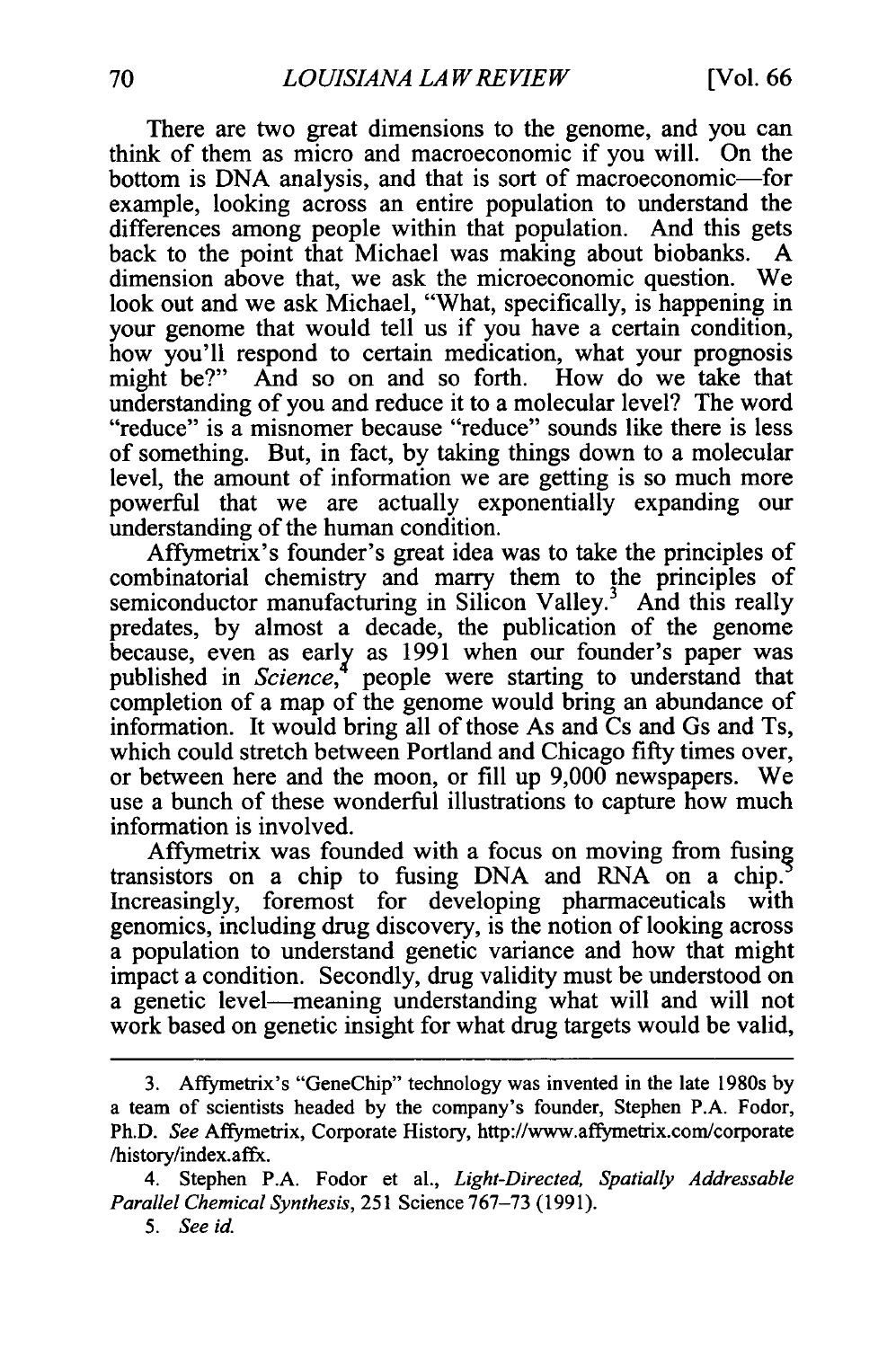rather than based on the outcome of a winding process of clinical trials involving some 5,000 people. The goal is to be smarter, more selective.

Our whole paradigm of what constitutes success, or lack thereof, in drugs is changing. In the old days, we said, "Well, this drug works for sixty-five to seventy percent of the people. That means it is a pretty good drug." If you are in the thirty percent that it did not work for, you are not going to be very happy about it. But on the other hand, there may be a drug for which people said, "Well, it is not all that effective, it only works thirty percent of the time." If you are in that thirty percent, it is one hundred percent effective. So, being able to stratify patients and the kinds of pharmaceuticals we develop is a powerful application of the technology.

And at last, clinical genomics. Today, most of this technology is what the Food and Drug Administration ("FDA") calls "research use only" (RUO) technology. But Affymetrix can move quickly, as can others in the industry and the FDA, and there are the folks in the clinic who would like to take this technology today and be able to say with great definition from what types of conditions people suffer.

I will tell you one quick, anecdotal story from a friend of mine, Terry, who is the Medical Curator of the Smithsonian in Washington, D.C. It is a story about Ulysses S. Grant, our only president to have died from cancer.<sup>6</sup> A series of biopsies were taken, before and after he died, of the tumor that had lodged in his throat.7 Those were kept at Walter Reed Army Hospital over the many years that followed. In 1999, the Army decided to bring in a group of pathologists to look at Ulysses S. Grant's tumor slides and to try to discern what we would know today that we did not know when Grant died in the 1880s.

The results were interesting, which Terry reported in "What's in Grant's Tumor?," which I think is a great pun.<sup>9</sup> They brought all of these great pathologists in, and they all looked at a [slide.](https://slide.10) And more than one hundred years later, what could they definitively say that had not already been deduced in the 1800s?

10. Id.

*<sup>6.</sup> See generally* Josiah Bunting, III, Ulysses S. Grant (Arthur M. Schlesinger, Jr. ed., Times Books 2004).

*<sup>7.</sup> See generally* T. Ready, *Access to PresidentialDNA Denied,5* Nature Med. 859 (1999); G. Terry Sharrer, *What's in Grant'sTumor?.* 

<sup>8.</sup> Sharrer, *supra*note 7.

*<sup>9.</sup> Id.*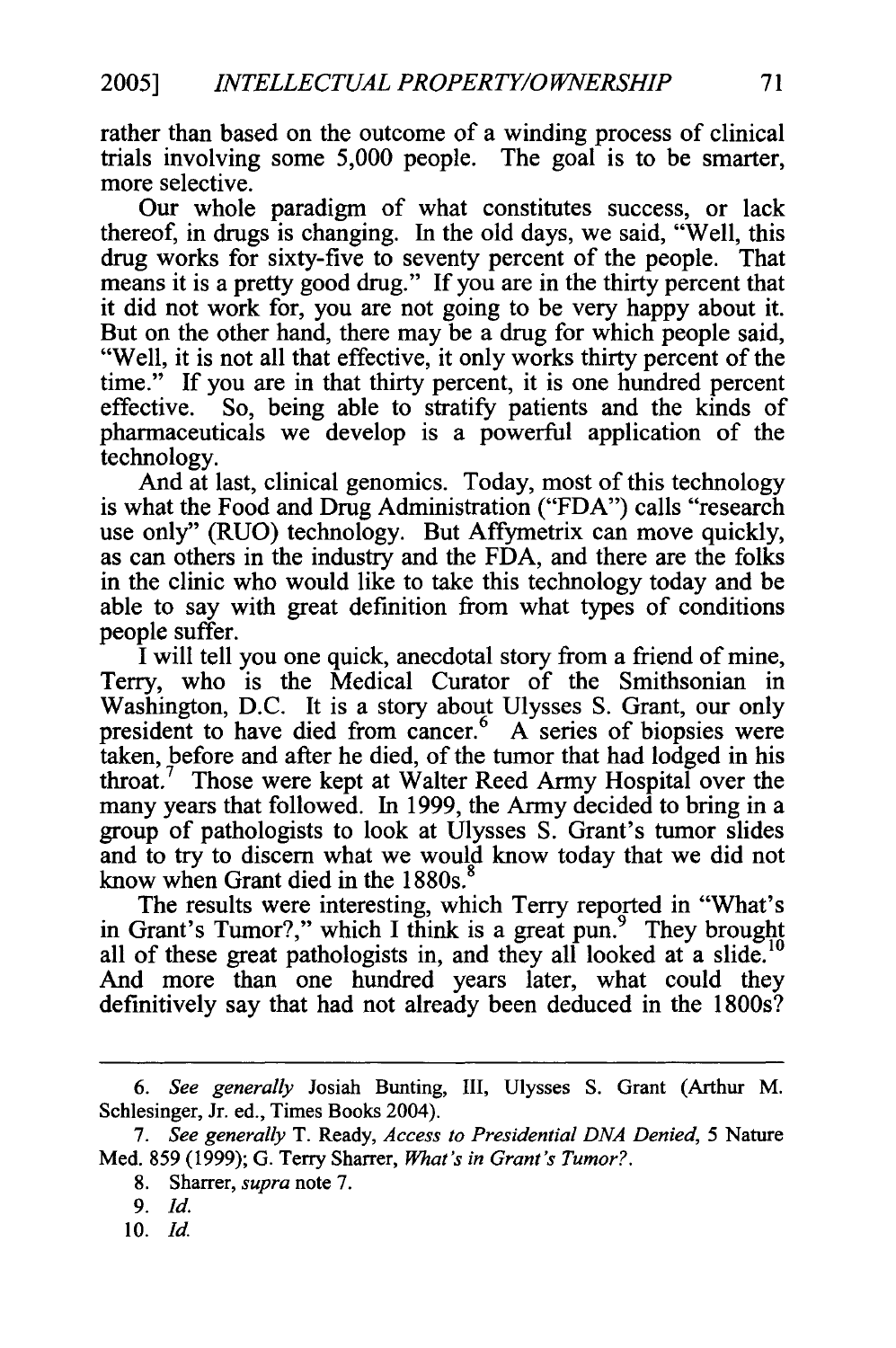The answer was nothing.<sup>11</sup> They reached the same conclusion because they had the same basic baseline of evidence to go on. Now, that is not to suggest that the treatment of cancer has not progressed; it certainly has. But the molecular understanding of cancer is just beginning.

Now let me contrast that with some work that has been done recently. Scientists started out looking at leukemia classifications and leukemia cells. They began with this baseline of looking under the microscope. But then they employed a chip-based technology and they were able to decide which classification of leukemia patients had, with ninety-five to ninety-nine percent  $\alpha$  accuracy.<sup>12</sup> In fact, they updated this study in 2002 and found an entirely new classification of leukemia that had not existed before, just based on the gene expression profile. $^{13}$ 

Now, why is that important? Medicine, as good doctors tell you, is still a lot of art mixed with a lot of science. But the therapy path, as with some of these treatments for leukemia, can be dramatically different. They are excruciatingly difficult, they are painful, and they are hard on families as well as patients. They are certainly expensive for all of us as a society. And how would you like to be the person who is halfway through the treatment protocol for acute myelogenous leukemia ("AML"), only to hear, "Oh, gee, you really had acute lymphoblastic leukemia ("ALL")?" Clinically, we are talking about being able to give patients a definitive diagnosis with understanding of the disease at an unprecedented level of certainty, which is starting to happen now and will arrive before we get way out there with the futuristic world of personalized medicine.

The use of these technologies is quite far-ranging, for everything that lives has a genome-plants, animals, viruses, and bacteria. Consider the news starting around Christmas 2003 that incidents of bovine spongiform encephalopathy ("BSE"), mad cow disease,<sup>14</sup> were occurring again, and see the importance of livestock and being able to tell the kind of feed that livestock consumed. We have a chip that does that. Similarly, Affymetrix is doing a lot of very interesting work with the Environmental Protection Agency ("EPA") to think about how to come up with a

13. *Seeid.* 

14. For information about BSE, visit the website of the U.S. Food and Drug Administration, <http://www.fda.gov/oc/opacom/hottopics/bse.html>.

<sup>11.</sup> *Id.* 

<sup>12.</sup> *See generally* Scott A. Armstrong et al., *MLL Translocations Specify a Distinct Gene Expression Profile that Distinguishes a Unique Leukemia,* 30 Nature Genetics 41,41-47 (2002).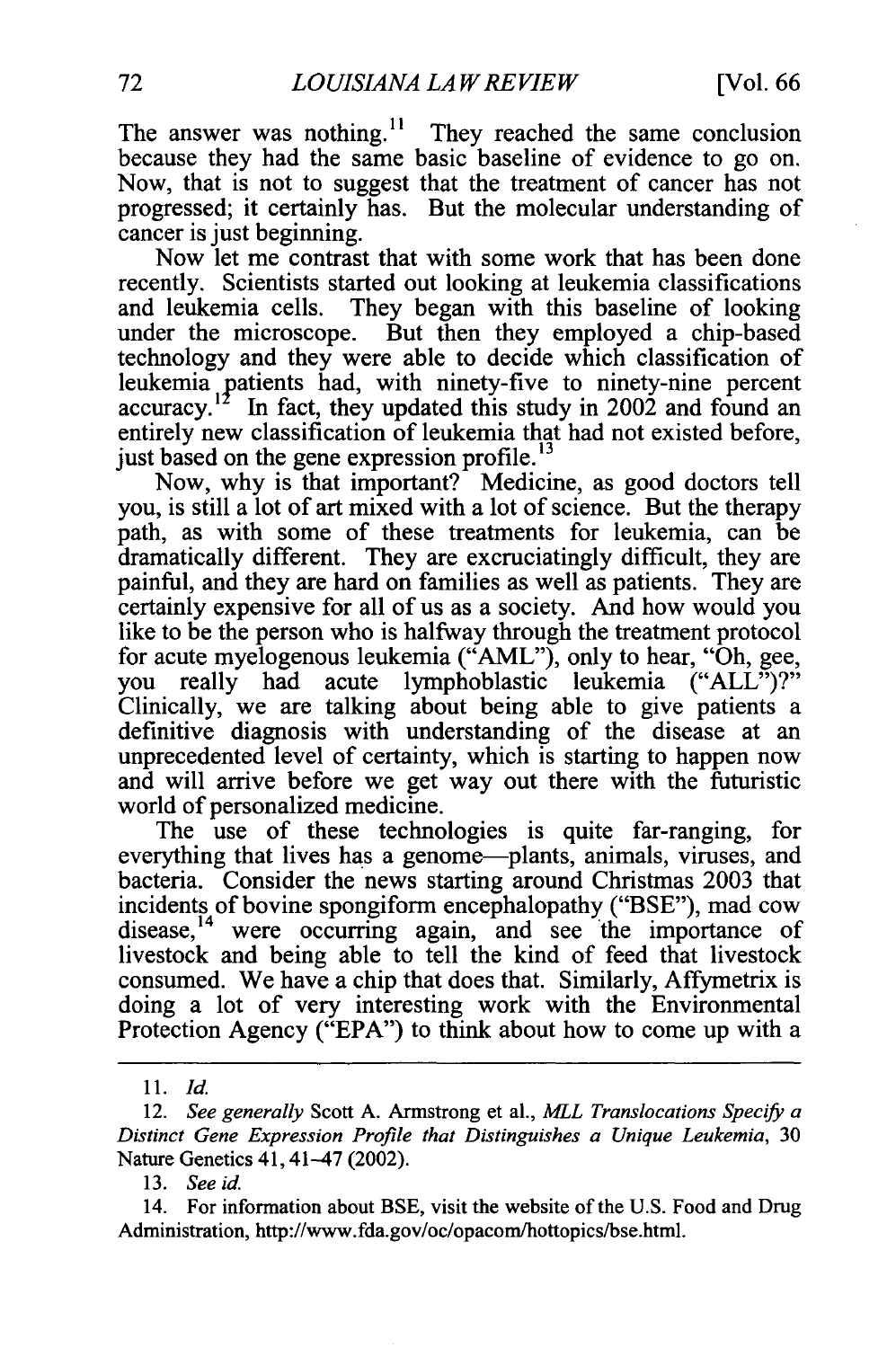whole new way of doing environmental impact assessments aside from the thing we have been doing for **fifty** years, that is, taking these poor mice down to the lab and seeing how many of them make it and how many of them do not. There has got to be a smarter way to do that, and we think we can find it.

What are the intellectual property issues and implications? I approach this discussion, by necessity, from a parochial point of view-as a private sector company that has evolved over the last decade. And it may not go in the direction you think it is going to go when I use the word "private sector," which is why it is a lot of fun to talk about this. At Affymetrix, we started asking some very fundamental questions about gene patents, and about their justifiability based on, not just legal grounds, but also ethical, economic, social, and commercial grounds. For instance, we use many gene probes on our chips; the latest chip we just introduced has 50,000 genes, which is actually more than the genome—it is, in fact, the genome with redundancy built in. The feature size on that chip is eleven microns, which means millions and millions of bits of information, millions and millions of probes of information, on that chip. Now, what if we had to pay a patent royalty for every one of those probes that was on the chip? That is the most far-out example I can give.

I want to start at that baseline and analyze the genome as a resource, because I think it is probably our ultimate natural resource. Part of what makes this conference so interesting is that we are really charged with the stewardship of that resource, in ways large and small. How are we, as a society, going to derive the greatest benefit from this wonderful discovery?

All that I've told you about the genome, and all that we have learned and all these wonderful slides that you are going to see over the next few days is vastly outweighed by all we have yet to learn. Francis Collins, who heads the National Human Genome Research Institute, is always fond of saying that this is "the end of the beginning of where we are right now."<sup>15</sup> Essentially, we have just put down a baseline. We also know that there are about 35,000 genes in the human body, depending upon whose estimate you want to believe. **16** What does that tell us from the start? Well, we probably cannot say there is just one gene that gives you blue eyes, one gene that gives you cancer, one gene that gives you heart disease, and so on. There is a fair amount of single-gene disorder,

<sup>15.</sup> *See* Ania Lichtarowicz, *The End of the Beginning, (2005),*  <http://news.bbc.co.uk/2/hi/sciencenature/1>100726.stm.

<sup>16.</sup> J. Michael McGinnis, Population Health and the Influence of Medical and Scientific Advances, 66 La. L. Rev. (Special Issue) 9, 10 (2006).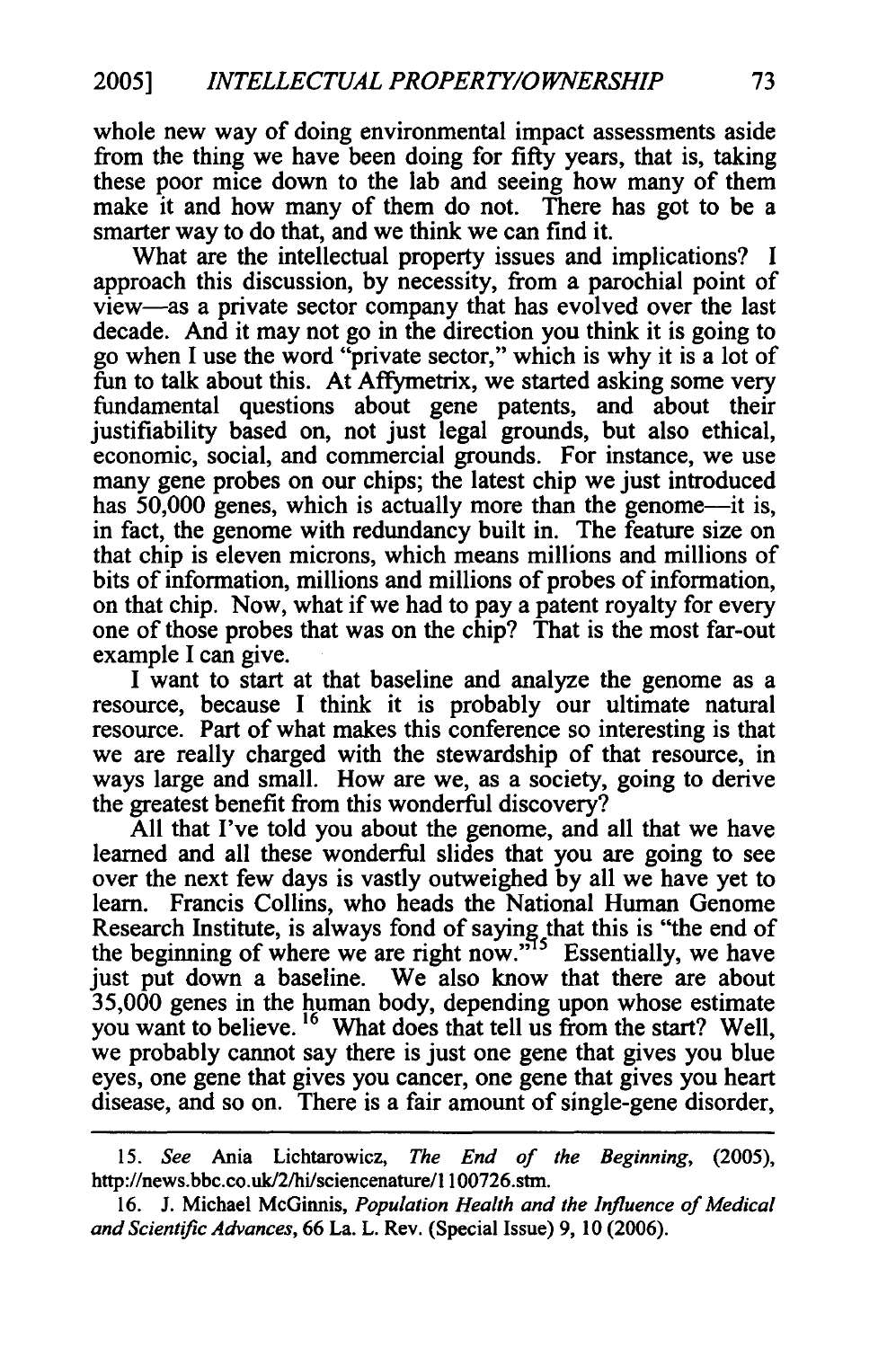but they are not the norm. In fact, we at Affymetrix just did some very interesting work with such disorders, which leads me to believe we are going to end up with sub-biobanks in specialized populations.

We just did a fascinating project with an Amish community in Pennsylvania and, in one month's time, isolated the gene for a birth defect called Swyer Syndrome, a single gene disorder.<sup>17</sup> But most of the common complex diseases we are looking at are going to be an interaction, we believe, of multiple genes doing multiple things with one another, and interacting with the environments that they are in. So there is an enormous amount of complexity out there to understanding why certain genes on Mondays, Tuesdays, and Fridays are doing this, and then on Thursdays and Saturdays are doing that, and why they are interacting with one another in a real social environment, if you will. Thankfully, this identification of the added dimensions of complexity is accompanied by more enabling technologies. More and more technology is coming online, which is enabling scientists to address and interrogate the whole genome, or significant chunks of the genome at one time, rather than looking gene, by gene, by gene.

Now, what happens when the ability and the need to do this research collides with property rights in that genome, created by an intellectual property regime? Affymetrix has over 250 patents on our technology and another 300 patents pending. So we are the living embodiment of the importance of the patent system. This intellectual property is very important, and it has been a singularly important thing in building the commercial value of our company. And that goes back to something Michael said which I think is not even a debatable point: going forward will be an interaction of government, academia, and the private sector, all commingling with one another—sort of like the gene interactions I talked about. Where are we going to set the property right bar along that genome so that society gets the maximum benefit? How do we build incentives into the system so that everyone can take advantage of it, and yet recognize that inevitably there is going to be a request for a return on value and investment? Eric Lander, of the Whitehead Institute at the Massachusetts Institute of Technology,

<sup>17.</sup> Information about Affymetrix's research is available at http:// <www.affymetrix.com>. More recently, Affymetrix worked with an Amish community in Lancaster, Pennsylvania to identify the gene responsible for a new form of sudden infant death syndrome following the death of twenty-one Amish babies from the disease. See Dr. Holmes Morton et al., A Modem Miracle in the Most Traditional of Communities, Oct. 2004, [http://www.affymetrix.com/](http://www.affymetrix.com) community/wayahead/modern miracle.affx.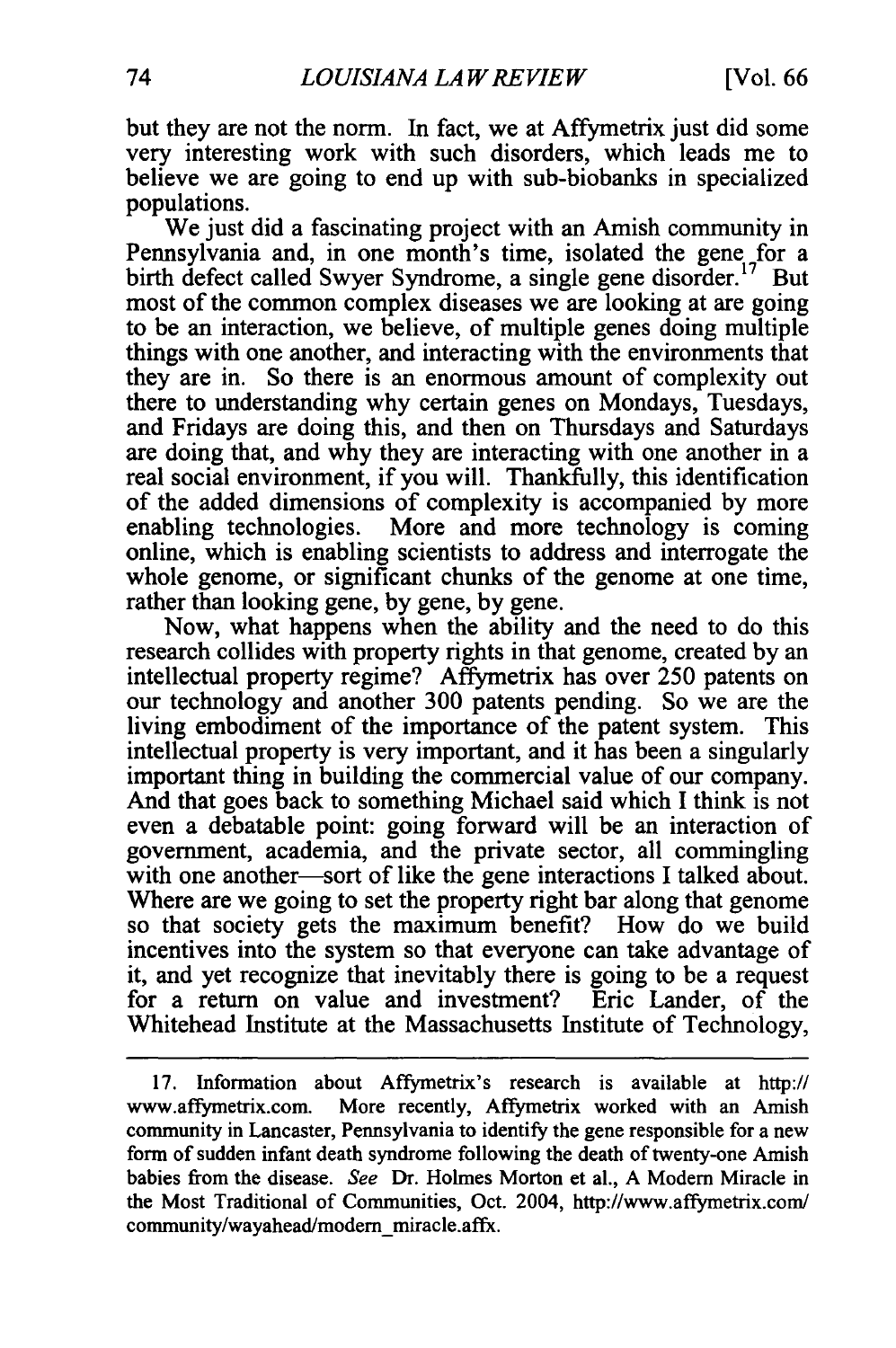is a pretty provocative guy. At a seminar in Washington, D.C. a few years ago on these issues he questioned, "Aren't we awarding limited time monopolies on mindless genetic innovation?" Of course, what constitutes "mindless genetic innovation" is a debatable point.

In addition to the basic genome I talked about, there is a whole second order of discovery issues that are coming down the pike as well-notions about what we do with proteomics, MRNA, and so forth. And we will have a very difficult time setting legal standards for those when, in my mind, we have not been able to reach the right perspective for what we need to do with the essential parts of the genome. We have been trying to break out of the sort of traditional notion of gene patents, right or wrong, to instead think about what our approach should be going forward. How should we differentiate all these different pieces of genomic information that are out there?

So far, our efforts have been largely to differentiate between those items we think are cataloged in nature and those that demonstrate some real functionality from which, in our view, there would be true innovation in the art of discovery. By cataloging, I mean sort of like the Sears catalog. There is quite a bit of information out there that we think sort of falls into that category. For example, the periodic table of elements. You could not walk out of here tomorrow and patent iron. You could not walk out of here and patent gold. We consider those to be part of nature. Mr. Gray may have gotten a copyright on his drawings, but he could not copyright part of the anatomy. The first person to ever see a spleen could not have pulled that out and said, "Oops, this is mine. No one else can use it without a license from me." There is a culture of understanding that there are some things that are just obvious, and obviousness is one of those terms that comes up a lot in patent law. I am going to try very hard not to have us go down into patent law minutia for this conversation but, rather, to stay with some of the policy questions that I think are really preeminent.

.As a company that has 250 patents, I cannot say that we do not believe in intellectual property. We certainly do. And I think the question is the point at which you say, "This entity has done enough innovation to justify some degree of exclusivity taking hold." We have discussed a commerce clause for the genome. An interesting analogy is to think of the genome as a river. To illustrate the point, consider the great Mississippi River flood of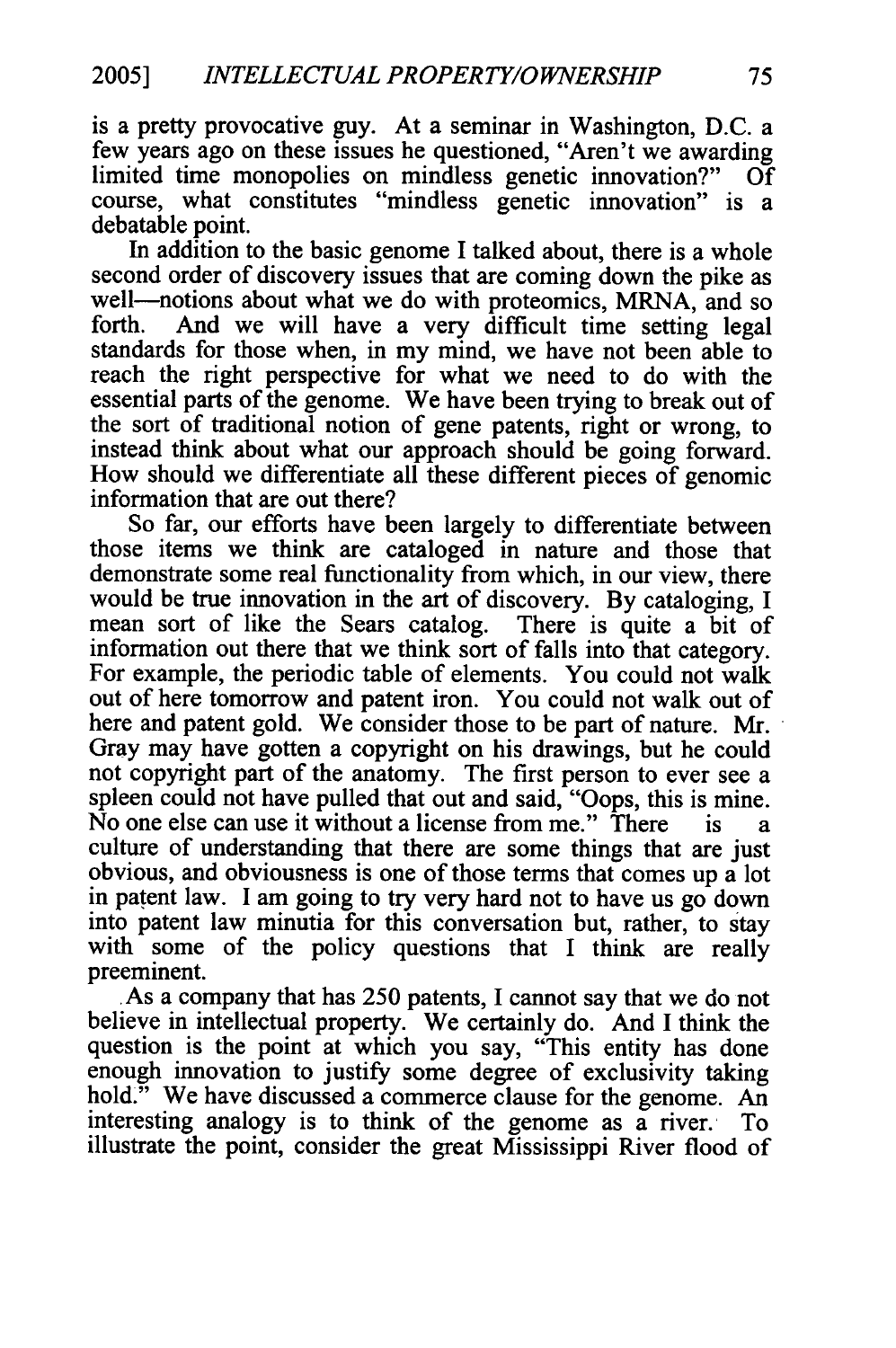1927, which is wonderfully told in a book entitled *Rising Tide*.<sup>18</sup> The good people of New Orleans decided that they did not like the flow of the Mississippi so they got the Army Corps of Engineers to build a very complicated and wonderful series of levees up and down the river, which resulted in a disastrous flood and an enormous social displacement of the whole mid-range of the south.<sup>19</sup> Anyway, if you said to people, "Well, if you go out to the river, buy a piece of land on the side of the river, and develop that and put a resort or some other facility there-something that adds economic good—well, we will recognize and protect your rights in that," that would be understandable. But if you were to allow people to put up a toll booth every twenty feet along the Mississippi today, how would commerce move up and down the river and how would that benefit people?

Now, legally, are we going to be able to change the existing scheme of intellectual property rights in the genome? Probably not, but I do think there are some measures that could be taken to mitigate this. One that I would like to talk about is the notion of pooling in a resource. Incidentally, a few minutes ago, Michael talked along similar lines and mentioned a potential role for the World Health Organization ("WHO"). I think the Office for Economic Development ("OECD") is another organization that could be useful for working through issues and accomplishing some collective good.

Affymetrix has advocated the establishment of a Biomarker Pool. There was some precedent set earlier last year throuph establishment of an agricultural pool by Rockefeller University.<sup>2</sup> The notion was that there were a great many universities-and I believe LSU was one of them—that had done great work in developing agricultural products. They then had licensed that work to companies like Monsanto, DuPont, and others, which took these innovations and sort of put them on the shelf rather than carrying them through to fruition. Consequently, there were a lot of products that could, potentially, be very helpful in alleviating hunger around the world that were not developed. And so the Rockefeller Institute convened a meeting of all of the parties and said, "Look, why don't we create a pooling arrangement where we'll bring all of those patents back into a centralized database, and then we'll allow other people who are doing non-profit

- *19. See generally* id.
- 20. See Richard C. Atkinson et al., Public Sector Collaboration for *AgriculturalIP Management,*301 Science 174, 174-75 (2003).

<sup>18.</sup> *See generally* John M. Barry, Rising Tide: The Great Mississippi Flood of 1927 and How it Changed America (Simon & Schuster 1998).